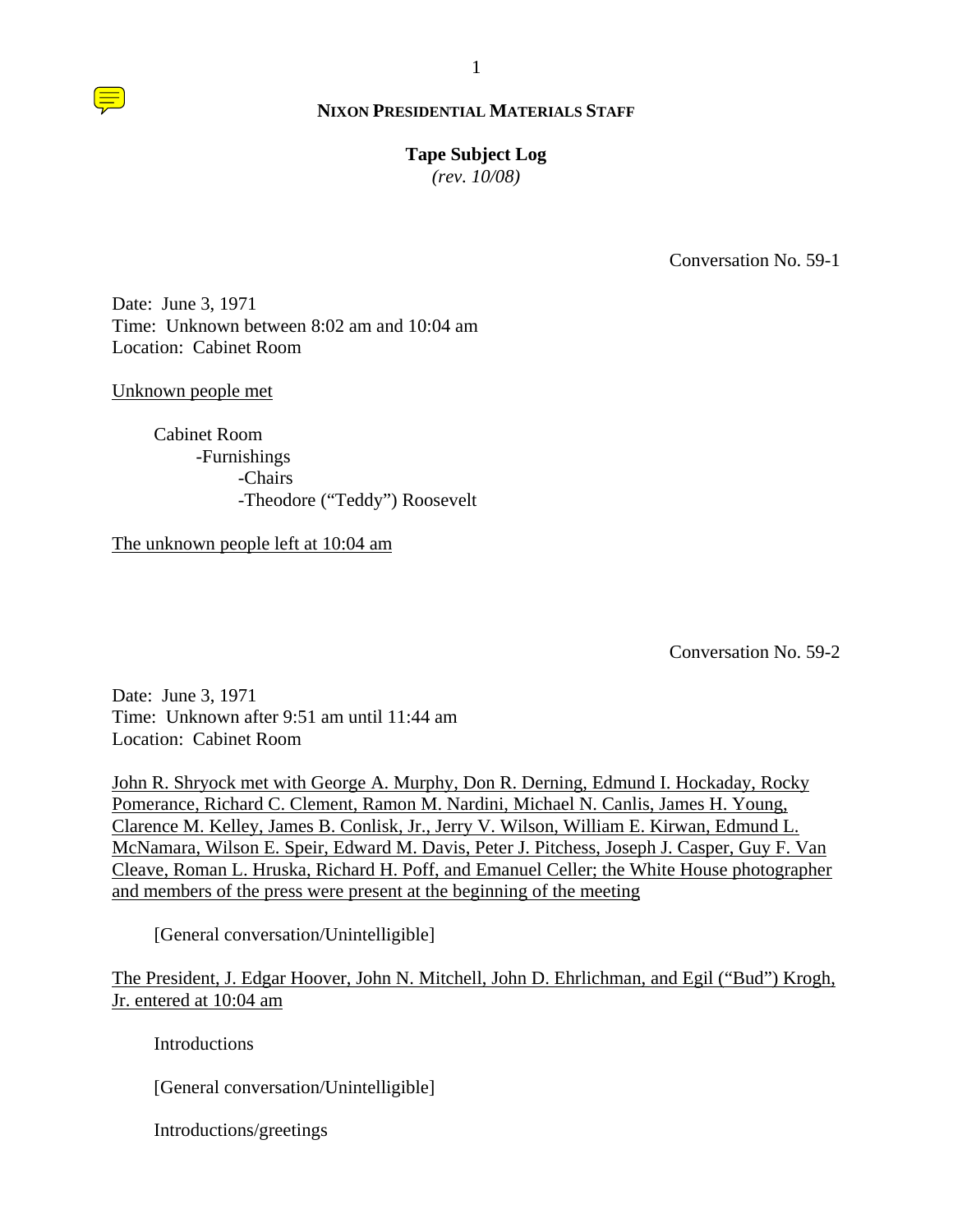### **Tape Subject Log**

*(rev. 10/08)*

Arrangements for photograph

[General conversation/Unintelligible]

Previous meetings in Cabinet Room

Meeting

 -Attendees -Hoover -Mitchell -Hruska, Celler, Poff, James O. Eastland -William M. McCulloch

 Recent police killings in New York City and Washington, DC -President's conversation with Hoover and Mitchell

 Increasing number of police killed or injured in line of duty -Public attitude towards police -Need for more public support of police -Concern for families of slain policemen -Legislative efforts -Federal Bureau of Investigation [FBI] assistance to all US law enforcement officials -Forthcoming training meeting at FBI -President's schedule -Proposed study for federal grants to families -President's support -FBI cooperation with local law enforcement officials -Assistance of FBI to New York City Police -Black Panther involvement -Apprehension of police slayers -Pending legislation -Measures to prevent police killings -National Academy of FBI curriculum -Recent killings of two New York City policemen -New York City Police Commissioner -Feedback from visiting police chiefs -Training of visiting police chiefs -Administration-sponsored legislation -\$50,000 death benefit for families of policemen -Legislation through Law Enforcement Assistance Administration [LEAA]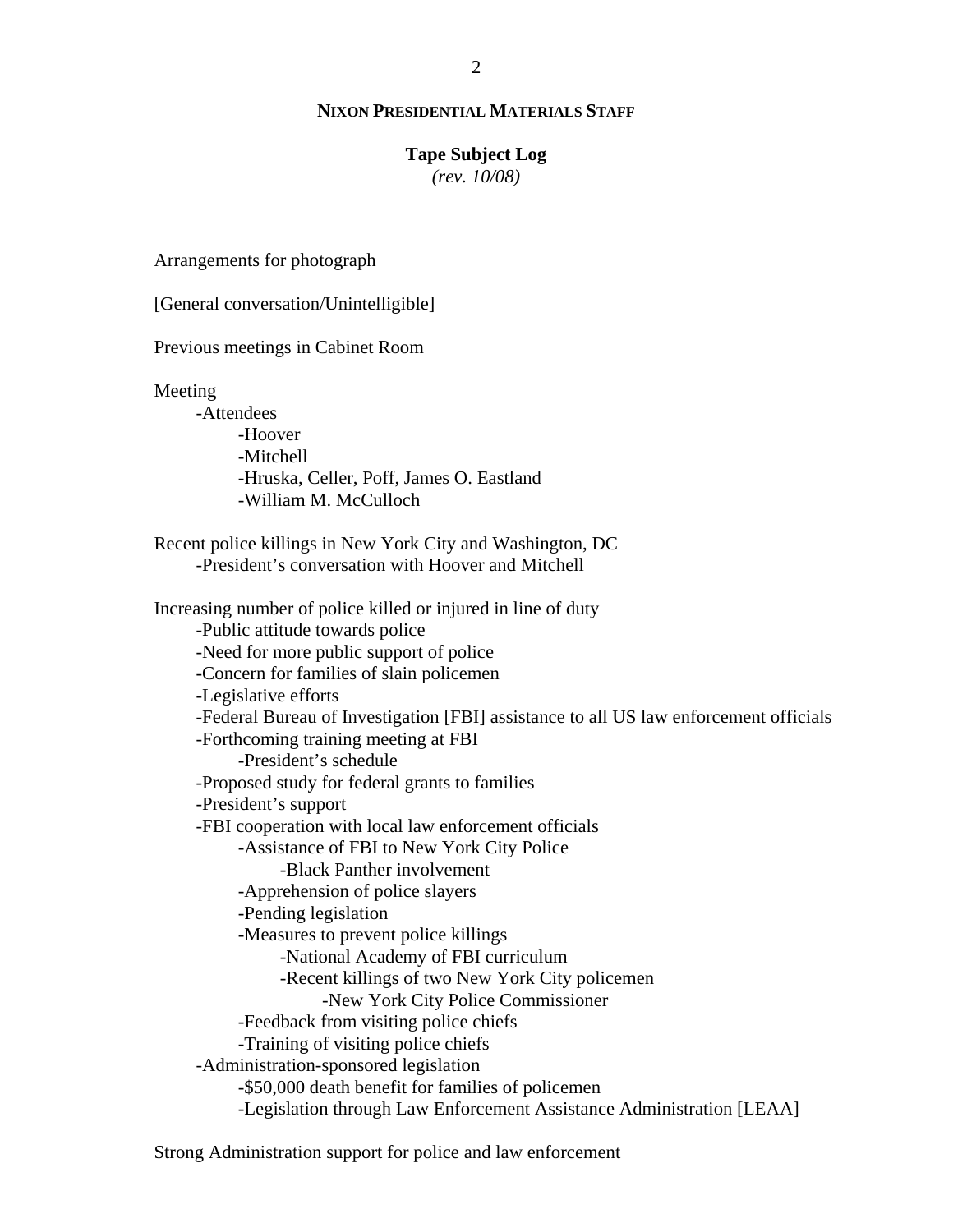### **Tape Subject Log**

*(rev. 10/08)*

 -News media -Vice President Spiro T. Agnew -Attorney General -Hoover -Congress

 Killings of policemen -Death benefits for widows of survivors -Public's attitude -Judges' attitudes -Supreme Court

 Administration's support for law enforcement -Effect on police morale

 Memorial for policemen killed in line of duty -Hoover

 Attitudes and skills of policemen today -Training

 Revolutionary philosophies -News media -Respect for law and order

Support of Administration for police

May Day demonstrations

Political affiliations of attendees

 May Day demonstrators -Activities -Attempt to halt functioning of Government -Cooperation among law enforcement agencies -Arrest for disorderly conduct -President's approval of plan -Reaction of press and senators -Right of protest in Washington, DC -Violations of law

Unknown man's previous election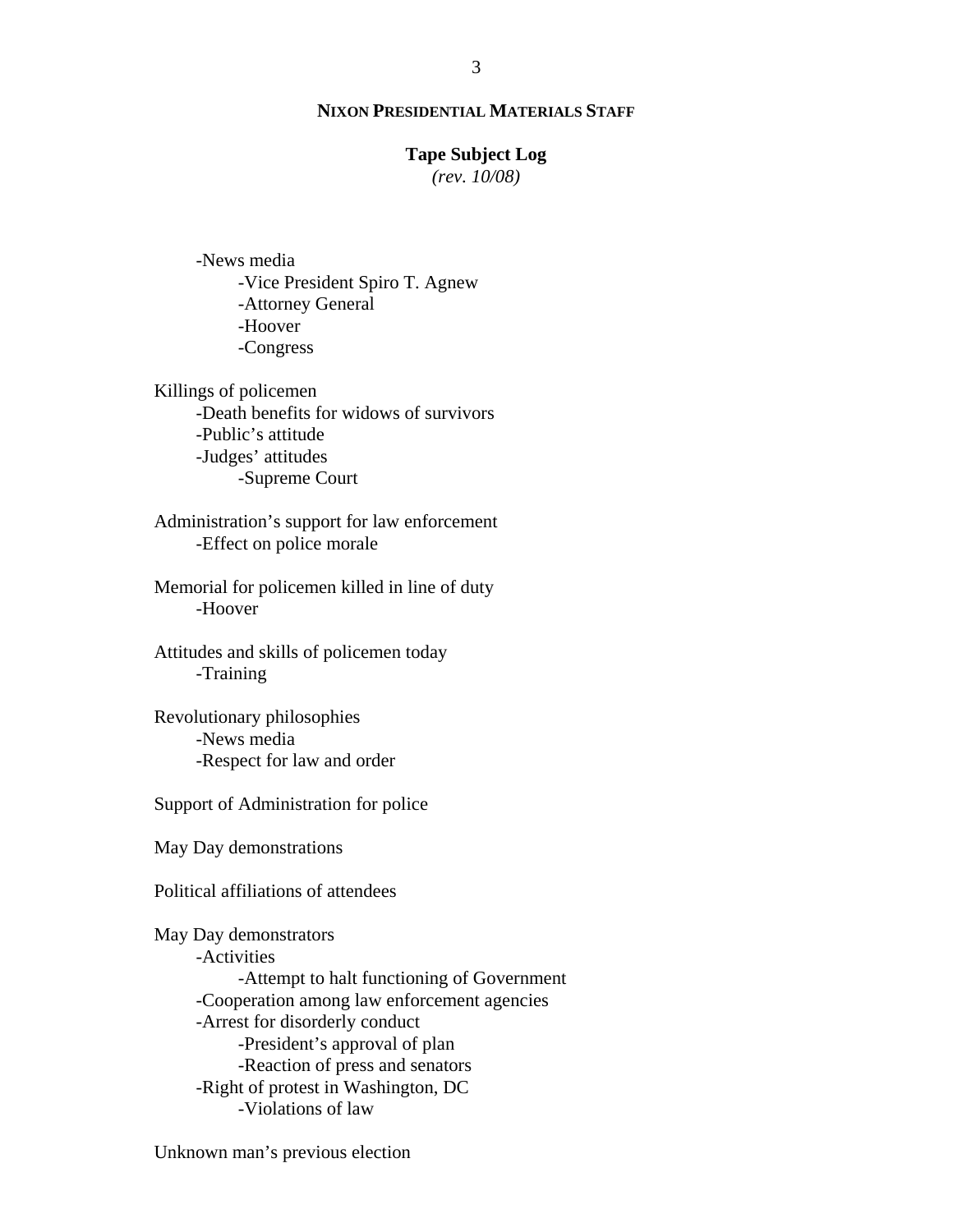## **Tape Subject Log**

*(rev. 10/08)*

 Liberal Northeast US -Boston -Handling of May Day demonstrations -Public support for police practices -News media -Police reporter -Rewriting of stories by editors -Photographs -Use of dogs -Civil rights of demonstrators -Criticism of police actions -American Civil Liberties Union [ACLU] -Jesuits

Activism of Catholic clergy

Louise Day Hicks

Support for Hoover's proposal

 Bank robbery and students from Brandeis University -Parolees at Brandeis -FBI cooperation

 Los Angeles' vote to increase police pension benefits -Chief Edward Parker -By district -Thomas ("Tom") Bradley -Councilman William ("Willy") Mills -Socio-economic and ethnic groups

## Poff

 Virginia crime and police -Comments of Julie and [Dwight] David Eisenhower, II

 Police officers -Death in line of duty -Administration's efforts -Prevention -Prosecuting of criminal cases before a court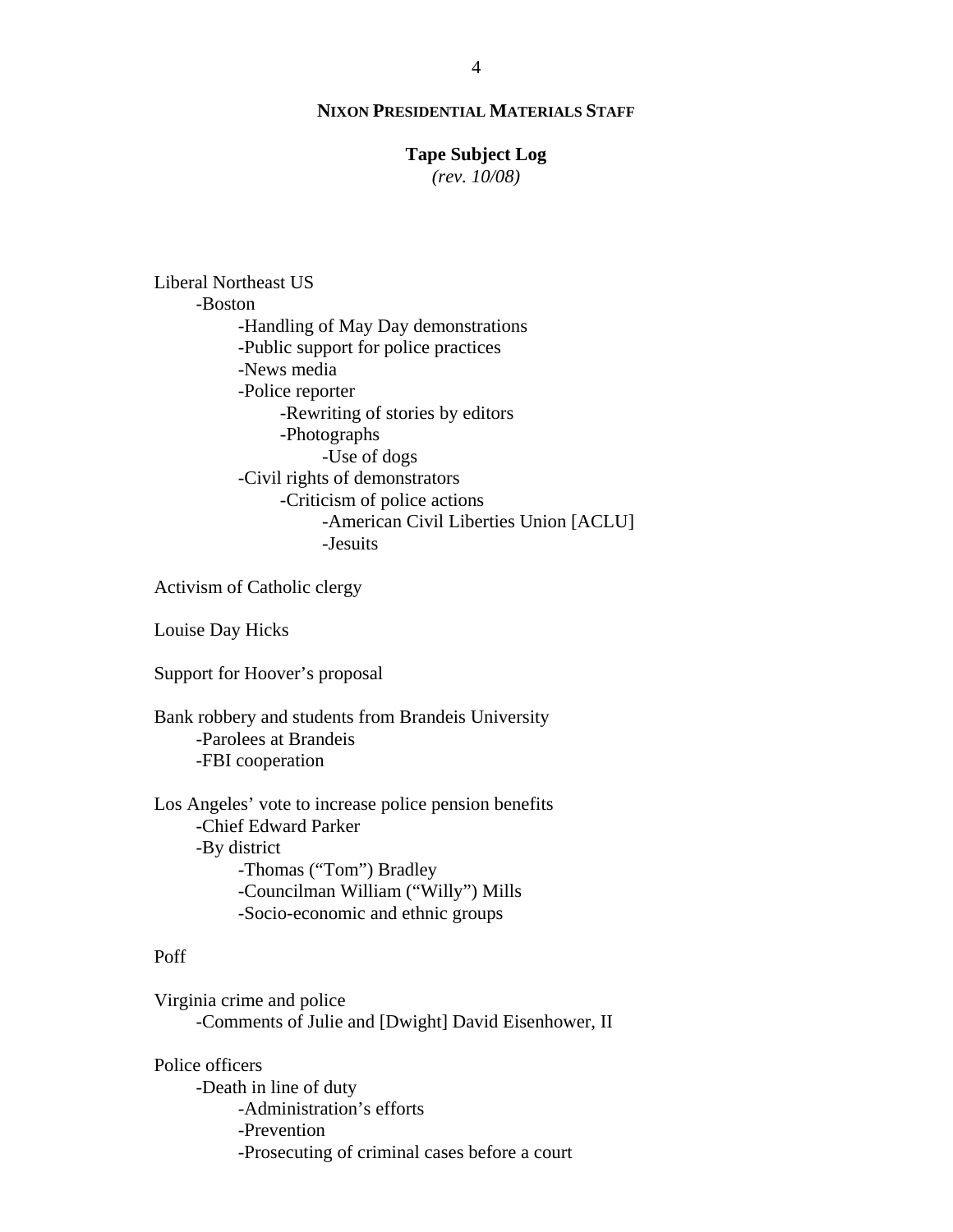## **Tape Subject Log**

*(rev. 10/08)*

 -Eliminating plea bargaining of series cases -Vigorous prosecution of officer assault cases -Prosecutors conviction record in court -Legalization of marijuana -Heroin use -Penalties -Verbal and physical assaults on police -Courts and reduction of aggravated assault charges -Updating of criminal justice system -Warren E. Burger -LEAA -Trying of suspects in court on lesser charges -No plea bargaining for assaults -Forthcoming meeting with District Attorneys' Association

Public attitudes and police

Number of criminal cases and plea bargaining

 Situation of police -Recruiting and retirements

Administration support for police

 President's schedule -Reception for police chiefs

 Congressional support for police -Celler -Compensation for families -Efforts to make criminal attacks a federal crime

 Newspapers and the government -Thomas Jefferson -Ralph Nader

Congressional efforts to compensate families of policemen

Compensation for firemen

Proposed new criminal code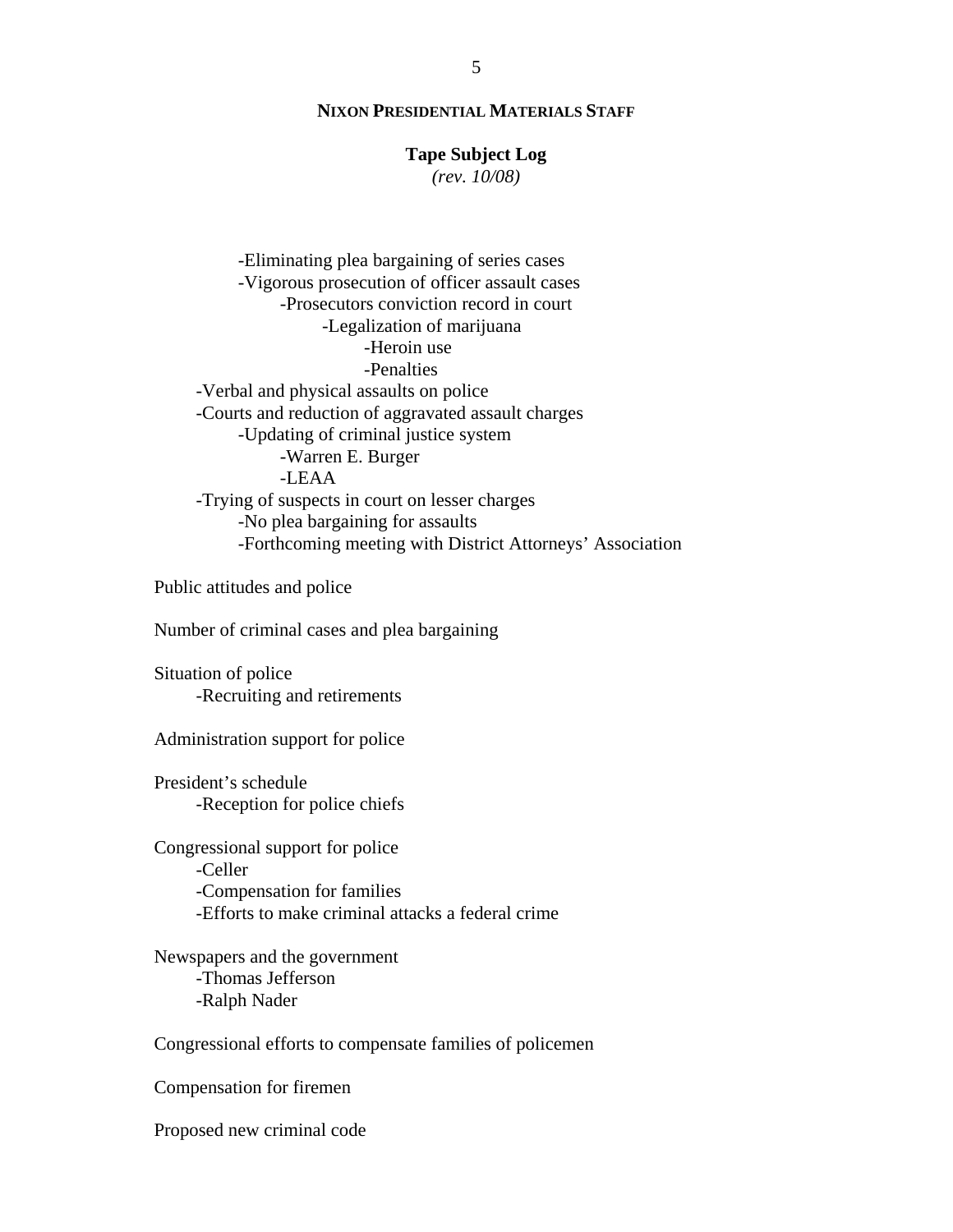## **Tape Subject Log**

*(rev. 10/08)*

 Mitchell and recent speech in California -Wilson's handling of May Day demonstrations -George Putnam -President's comments

 Robert H. Finch's call to unknown man in California -Effect on police morale

 New Administration drug program -Duplication of federal agencies' programs -Coordination of federal programs, agencies -Ehrlichman -Cut-off of dangerous drugs from abroad -Treatment of drug abusers -Drug education and young people -New York City drug-caused deaths

 Forthcoming Judiciary Sub-Committee hearings on drug abuse -Krogh

 Drug education -Art Linkletter

 Coordination of federal drug abuse programs -Davis

 Severe penalties for drug suppliers -Mitchell's efforts

 Presidential message supporting police -President's conversation with Richard J. Daley -Letters of commendation for heroic police efforts

Presidential gifts for visiting police chiefs' wives

 President's experiences after law school -Application for FBI agent's job and Hoover

[General conversation/Unintelligible]

The President, *et al.* left at 11:44 am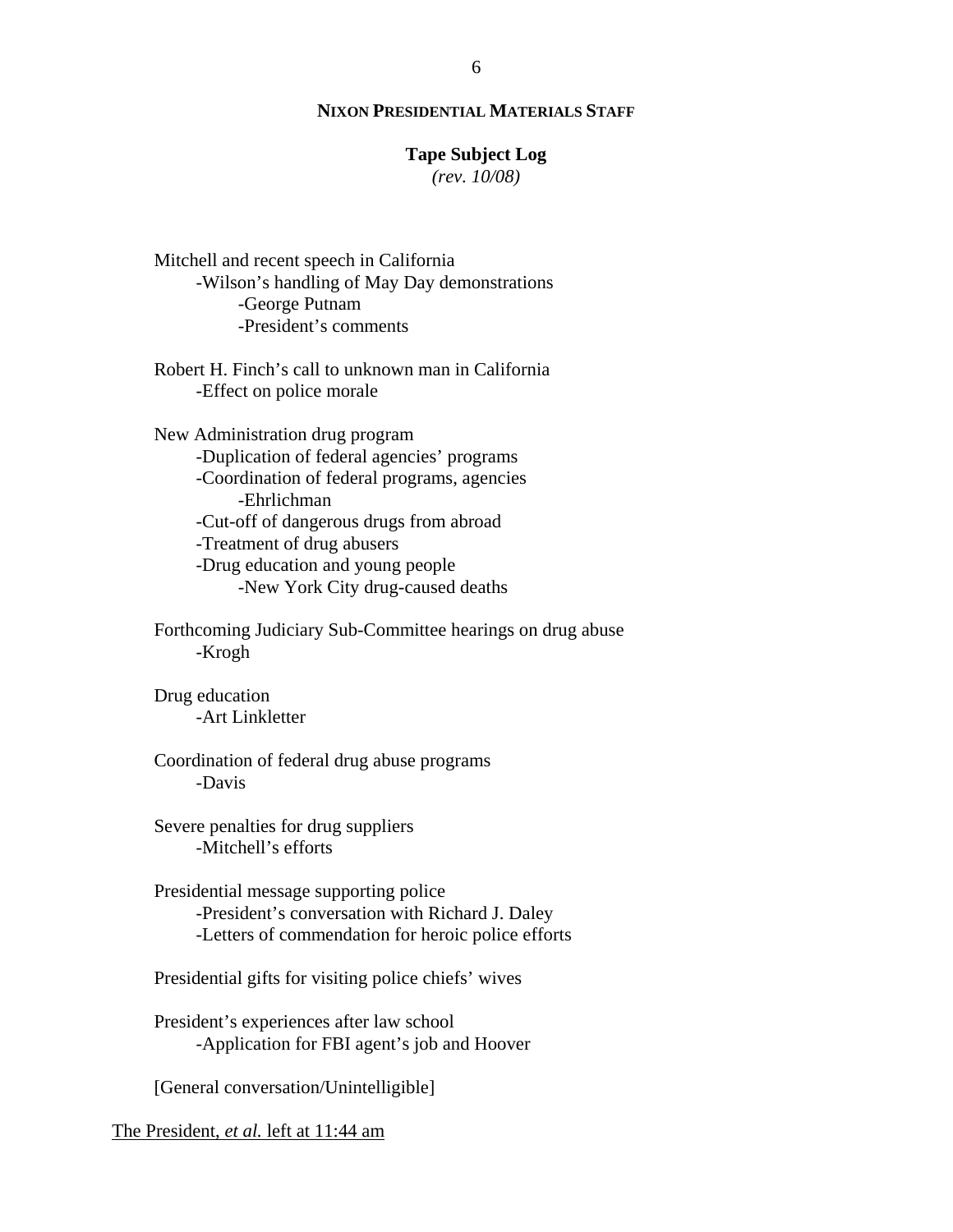**Tape Subject Log** *(rev. 10/08)*

Conversation No. 59-3

Date: June 4, 1971 Time: 3:35 pm - 4:44 pm Location: Cabinet Room

The President met with Admiral George W. Anderson, Jr., Nelson A. Rockefeller, Dr. William O. Baker, Gordon Gray, Dr. Edwin H. Land, Frank B. Lincoln, Jr., Dr. Franklin D. Murphy, Robert D. Murphy, Frank Pace, Jr., Henry A. Kissinger, and Dr. James R. Schlesinger [Recording begins while the conversation is in progress]

\*\*\*\*\*\*\*\*\*\*\*\*\*\*\*\*\*\*\*\*\*\*\*\*\*\*\*\*\*\*\*\*\*\*\*\*\*\*\*\*\*\*\*\*\*\*\*\*\*\*\*\*\*\*\*\*\*\*\*\*\*\*\*\*\*\*\*\*\*\*\*\*\*\*\*\*\*\*

BEGIN WITHDRAWN ITEM NO. 1 [National Security] [Duration: 8m 40s]

PEOPLE'S REPUBLIC OF CHINA

END WITHDRAWN ITEM NO. 1

**[***To listen to the segment (6m6s) declassified on 02/28/2002, please refer to RC# E-527.***]** 

\*\*\*\*\*\*\*\*\*\*\*\*\*\*\*\*\*\*\*\*\*\*\*\*\*\*\*\*\*\*\*\*\*\*\*\*\*\*\*\*\*\*\*\*\*\*\*\*\*\*\*\*\*\*\*\*\*\*\*\*\*\*\*\*\*\*\*\*\*\*\*\*\*\*\*\*\*\*

The President, *et al.* left at 4:44 pm

Conversation No. 59-4

Date: June 7, 1971 Time: Unknown after 9:34 am until 10:13 pm Location: Cabinet Room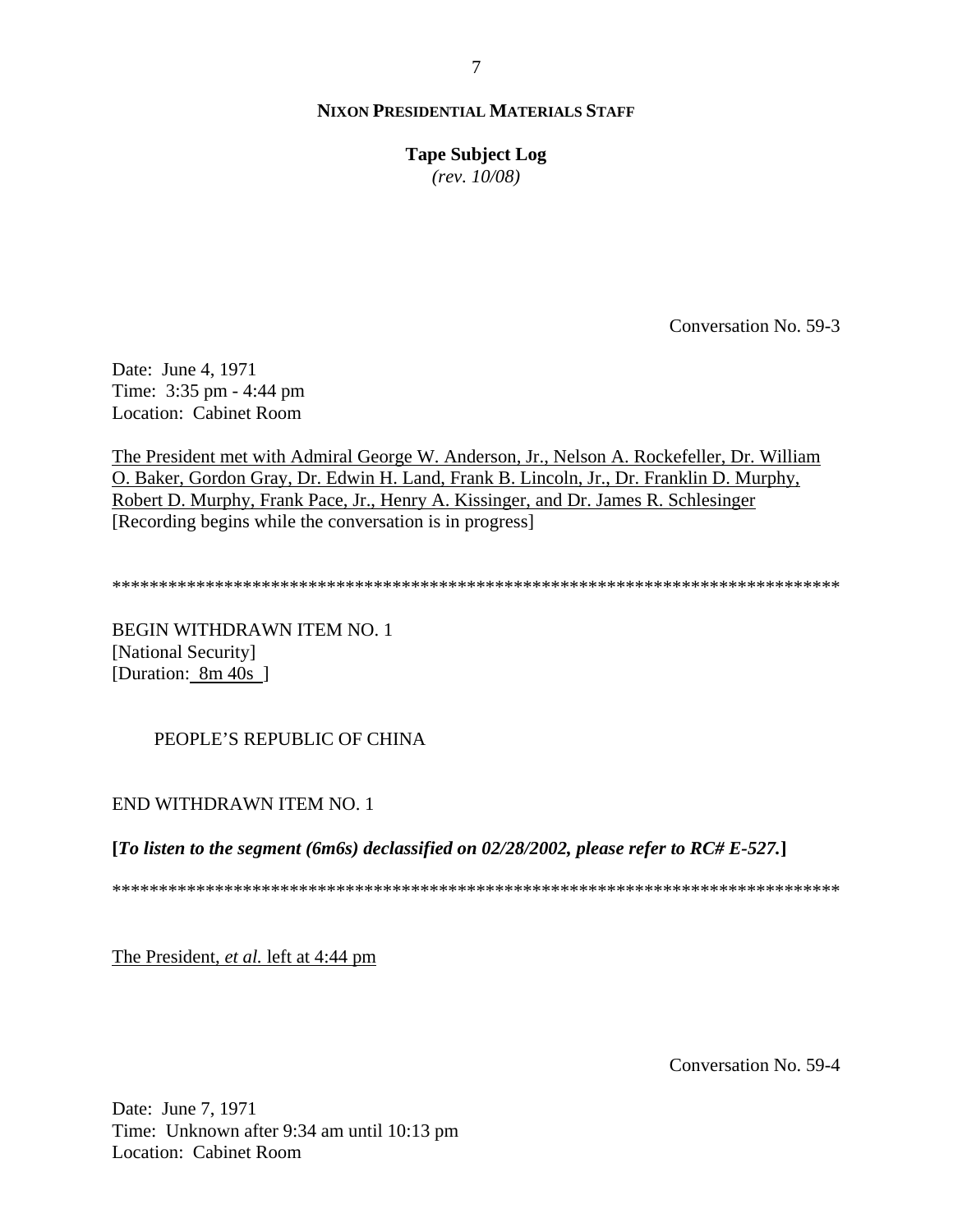# **Tape Subject Log**

*(rev. 10/08)*

John A. Stastny met with George Martin, Louis Cenker, Nathaniel Rogg, Stanley Waranck, Richard C. Van Dusen, James D. Hodgson, and Laurence H. Silberman; the White House photographer and members of the press were present at the beginning of the meeting

 *New Yorker* cartoon

Kentucky Derby

Meeting in San Francisco

Vocational Training School in Chicago

# The President, Linwood Holton, and John D. Ehrlichman entered at 11:05 am

Introductions

Wealth of home builders

 Weddings of Julie Nixon Eisenhower and Tricia Nixon -Invitation list -Patricia R. ("Pat") Nixon

 Virginia Beach -Julie's comments -Lost dog -People

Number of housing starts

Labor problems

 Interest rates -John B. Connally -Level -Bankers' views -Arthur F. Burns

[Unintelligible]

George W. Romney entered at an unknown time after 11:05 am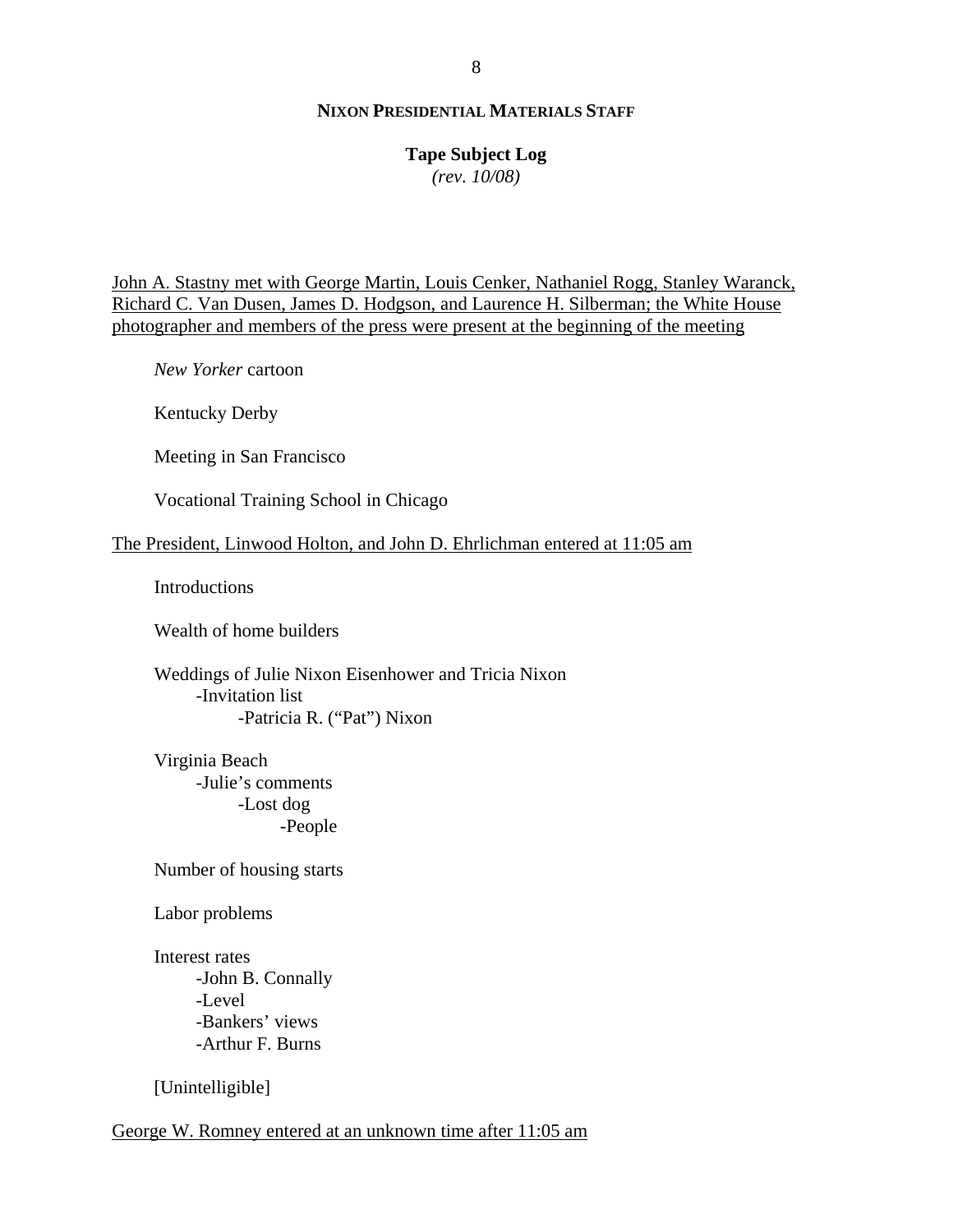## **Tape Subject Log**

*(rev. 10/08)*

Housing industry trends

 Romney -Hodgson Role of administration in supporting housing industry -Unknown person discussed -Number of houses built in 1970 -Money in savings and loan institutions -Fall-off of housing sales -Supply of money and effect on housing industry -Mortgages and interest rates -Romney's forthcoming statement

Bond market

 -Volatility of interest rates -Federal Housing Administration [FHA] interest rate ceiling

Fluctuations in currencies

US and its share of world Gross National Product [GNP]

Wall Street speculators and fluctuations in money markets

Price paid for mortgages

Forthcoming financial instrument auction June 8

Interest rates' trends in last half of 1971

Federal National Mortgage Association

 Cost of money and its effect on sale and production of homes -Sherman J. Maisel's figures -Effect on middle class -Job loss

 Interest rates and Consumer Price Index -Wall Street speculators

 US economy, dollar -Status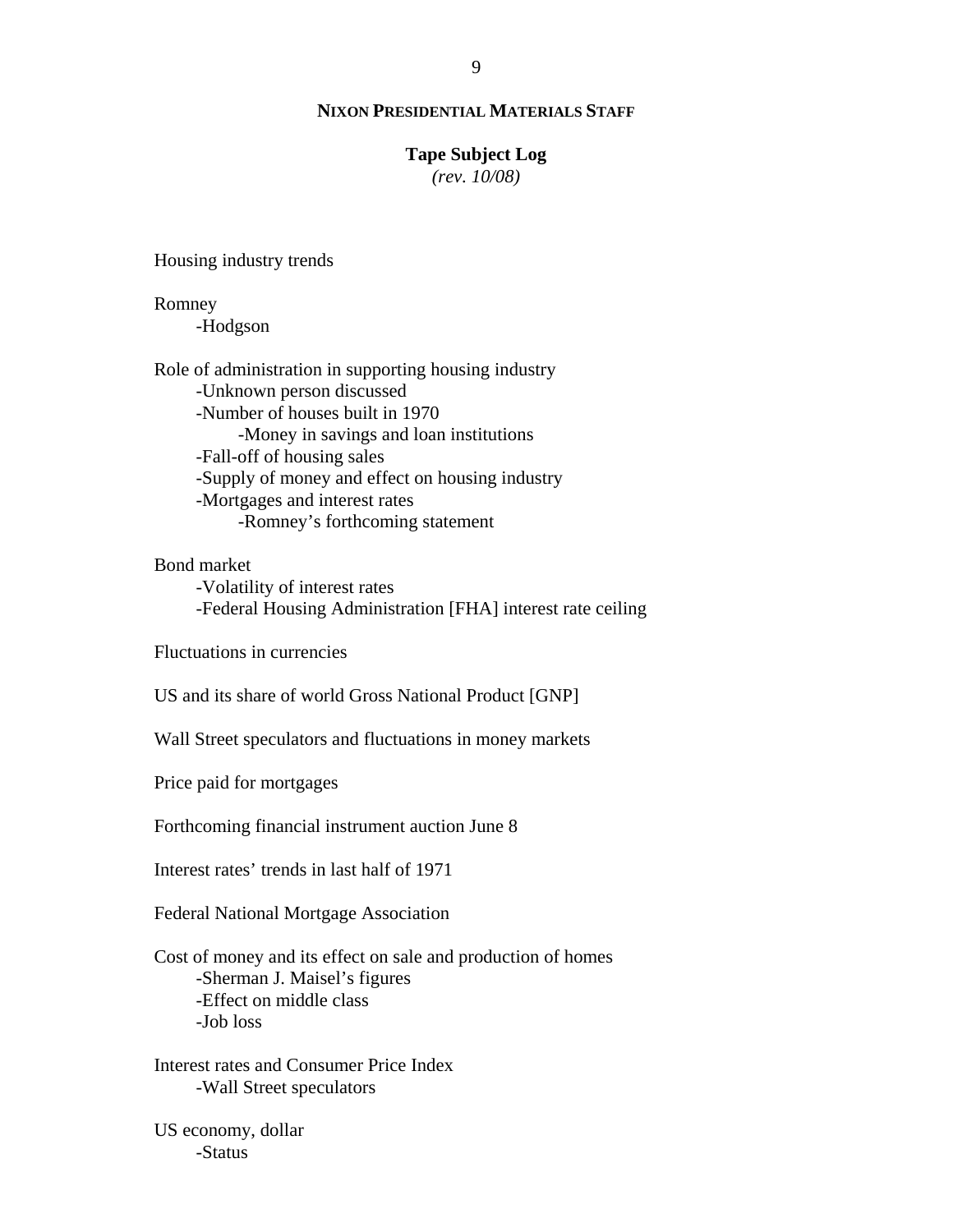## **Tape Subject Log**

*(rev. 10/08)*

 -Compared with world economy -Interest rates

Presidential statement, January 1970

 Cost of lumber -Conversations with George P. Shultz

 Possible statement by Romney -Task force on interest rates -Connally

 Davis-Bacon Act -Executive order -Wage and price controls -Violation of guidelines -Deferred wage increases -Executive order -Power of commission

 Stabilization Commission -Wage and Price Board -Review Board

 Construction regulations -Cooperation by Silberman and Hodgson -Safety Standards Act of 1969 -Application to housing industry -Committee to establish regulation -Cost per housing unit -Construction Safety Act (1969) -Safety Act (1970) -Coal Mine Safety Act versus construction safety -Ralph Nader -Jack N. Anderson

Housing industry collective bargaining

 Administration support for labor relations reform legislation -Possible Congressional response -Taft-Hartley Act -Pro-labor views